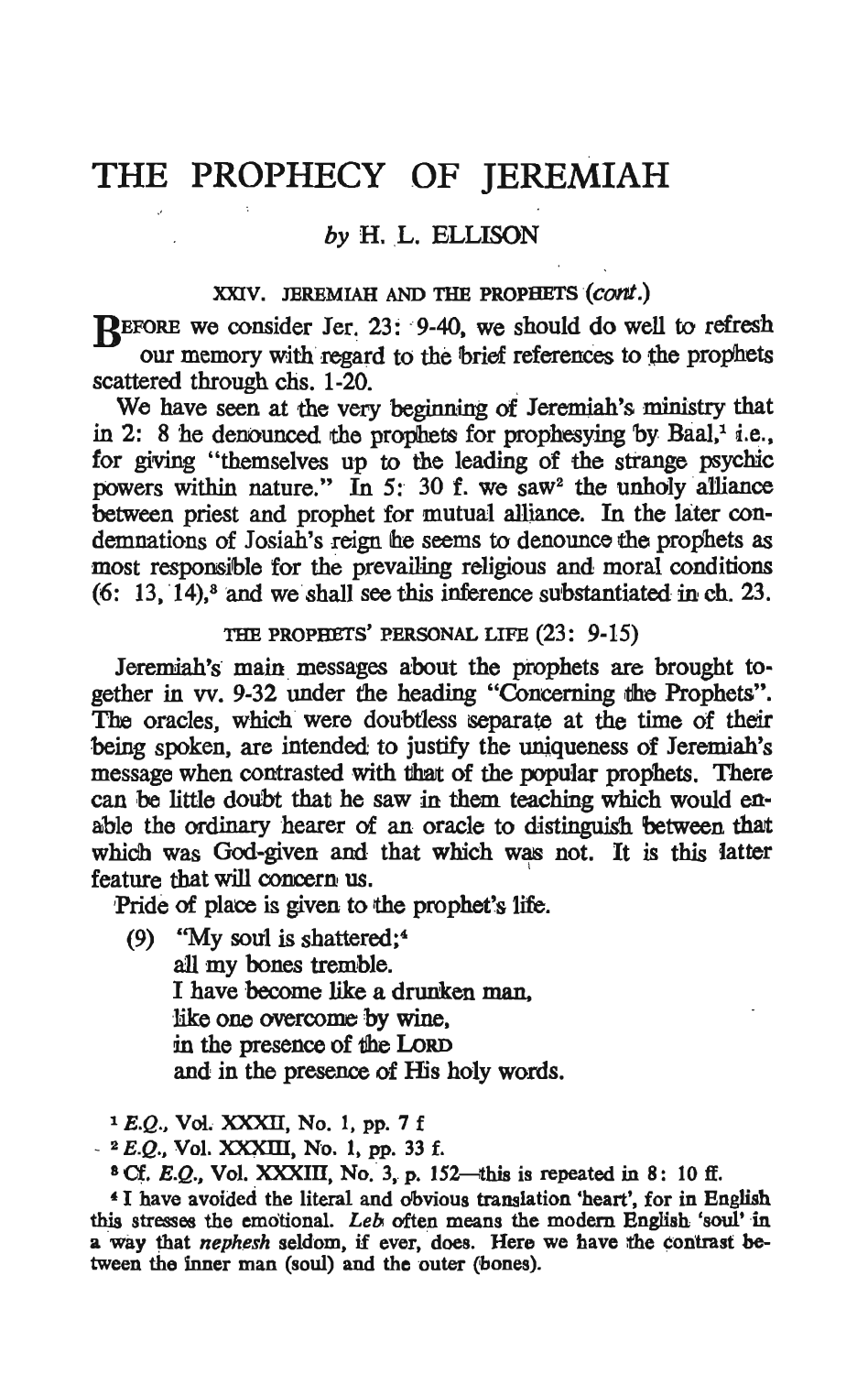- (10) 'With adulterers the land is full: because of tihe curse the land mourns, the meadows of the pasture land have dried up. They run after evil, their strength is not right. 5
- (11) Both prophet and priest are unholy; even in  $\dot{M}$ y house I have found their wickedness'—oracle of the LoRD.
- (12) . 'Therefore their way shall become for them like slippery places; in the darkness they shall be cast down, and they shall fall in it: $6$ for I will bring evil on them in the year of their punishment' -oracle of the LORD.
- (13) 'In the prophets of Samaria I saw the unseemly; they prophesied by Baal and led My people Israel astray.
- $(14)$  But in the prophets of Jerusalem I see the horrible. adultery, walking in lies: they strengthen the hands of evil-doers. so that no one turns from his wickedness. All of them have become to Me like Sodom, and (Jerusalem's) inhabitants like Gomorrah.
- (15) Therefore, thus says the LORD of hosts about the prophets: Behold, I am giving them wormwood to eat and poisoned water to drink; for from the prophets of Jerusalem unholiness has gone out into all the land.' "

It seems reasonable to suppose that we have two oracles here, *viz.* vv. 9-12 and 13-15. Their juxtaposition is, however, entirely justified, and there are no valid exegetical reasons for not considering them together.

The former may very well come from the time of the great drought in the reign of Jehoiakim (cf. 14: 1-6). This would explain v. 10, which otherwise would be hard to justify, and which is in fact queried by a number of commentators.<sup>7</sup> With great skill we start with the general corruption showing itself above all by the prevalence of adultery, which for the Old Testament meant the sapping of the very foundations of society. The blame for this is

<sup>&</sup>lt;sup>5</sup> "Their might is not right" (G. A. Smith, RSV) is attractive but suggests an assonance or word play that does not exist in the Heb.  $\degree$  For the punctuation cf. BH<sup>3</sup>.

<sup>7</sup> E.g., Giesebrecht, Peake, G. A. Smith, Skinner; Mofiatt, Rudolph.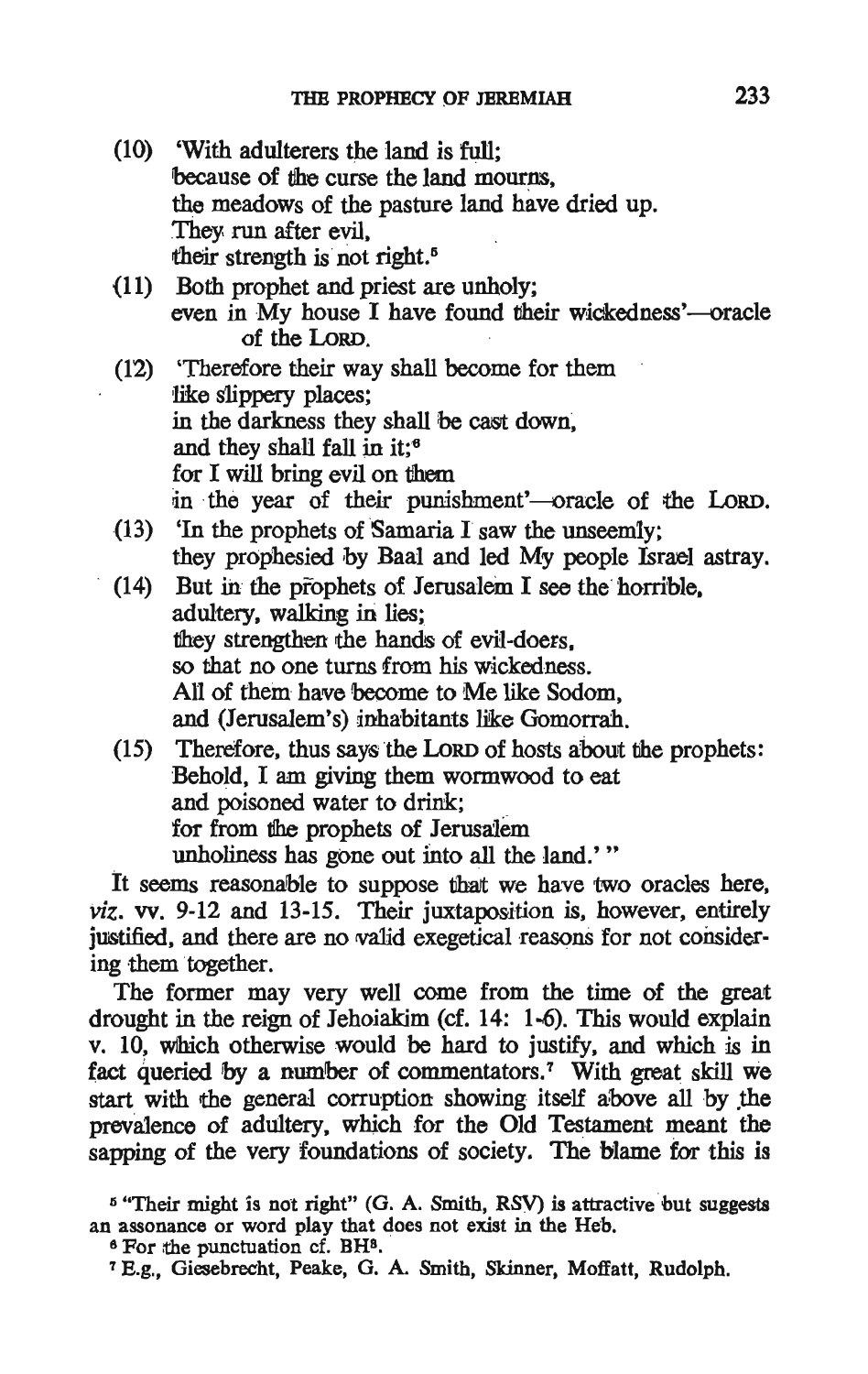narrowed down to the priests and prophets, and finally the cause is seen to lie above all with the latter.

There is considera'ble controversy whether Jeremiah's complete prostration (v. 9) was due to the situation he describes or to God's oracle of judgment. Those who hold the latter view normally delete the outward signs of God's judgment (v. 10). Even though I share the view that it was created by the oracle in the first place. I cannot agree that any deletion is necessary or advantageous. The actual sins mentioned are adultery, which is always hard to detect, if carried on with any circumspection, and that underlying motivation of actions designated by  $h$ aneph (vv. 11, 15). This is hardly equivalent to godlessness, or ungodly (RSV), but is rather "to be profane" (RV), i.e. the reverse of holy, of separation to God. Owing to the modern understanding of "profane" I have preferred to render "unholy". Such an attitude is one of the inner man and is not so readily discernible to the onlooker. So we may well assume that the oracle opened Jeremiah's eyes to the true state of affairs and thus to the true reason for the drought.

It should be obvious enough that, if  $I$  have dated this oracle correctly, it was not the prevalence of adultery tihat so prostrated Jeremiah. Already in the time of Josiah he had condemned the great men of Jerusalem for this sin (5: 7-9). It was the prevalence of it among the prophets that overcame him.

It is a matter of historic fact that ecstasy always tends to be linked with sexual irregularity. It may lead to asceticism as with the Montanists in the second century A.D., or far more likely to laxity. A list of "prophets" who have destroyed themselves by sexual irregularity would make sad and instructive reading. Where the Holy Spirit is Lord, He usually produces a normality the "normal" man can never achieve. Wherever ecstasy is due to other powers, from within or without, it is always in danger of destroying the harmony of a human personality. So it was in the closing years of Jerusalem among the popular prophets.

Why this characteristic should have shown itself in the prophets of Jerusalem and not in those of the North must remain a matter for speculation. The most probable explanation is offered by the period of open and deliberate paganism under Manasseh. when sacred prostitution came to play a far greater role than it probably ever did in the North.

Of special importance to us is Jeremiah's emphatic stress that morality always takes precedence of the prophetic gift, and that the immoral prophet is bound to bring a curse with him. This is a lesson that is as vital today as then. We are always tempted to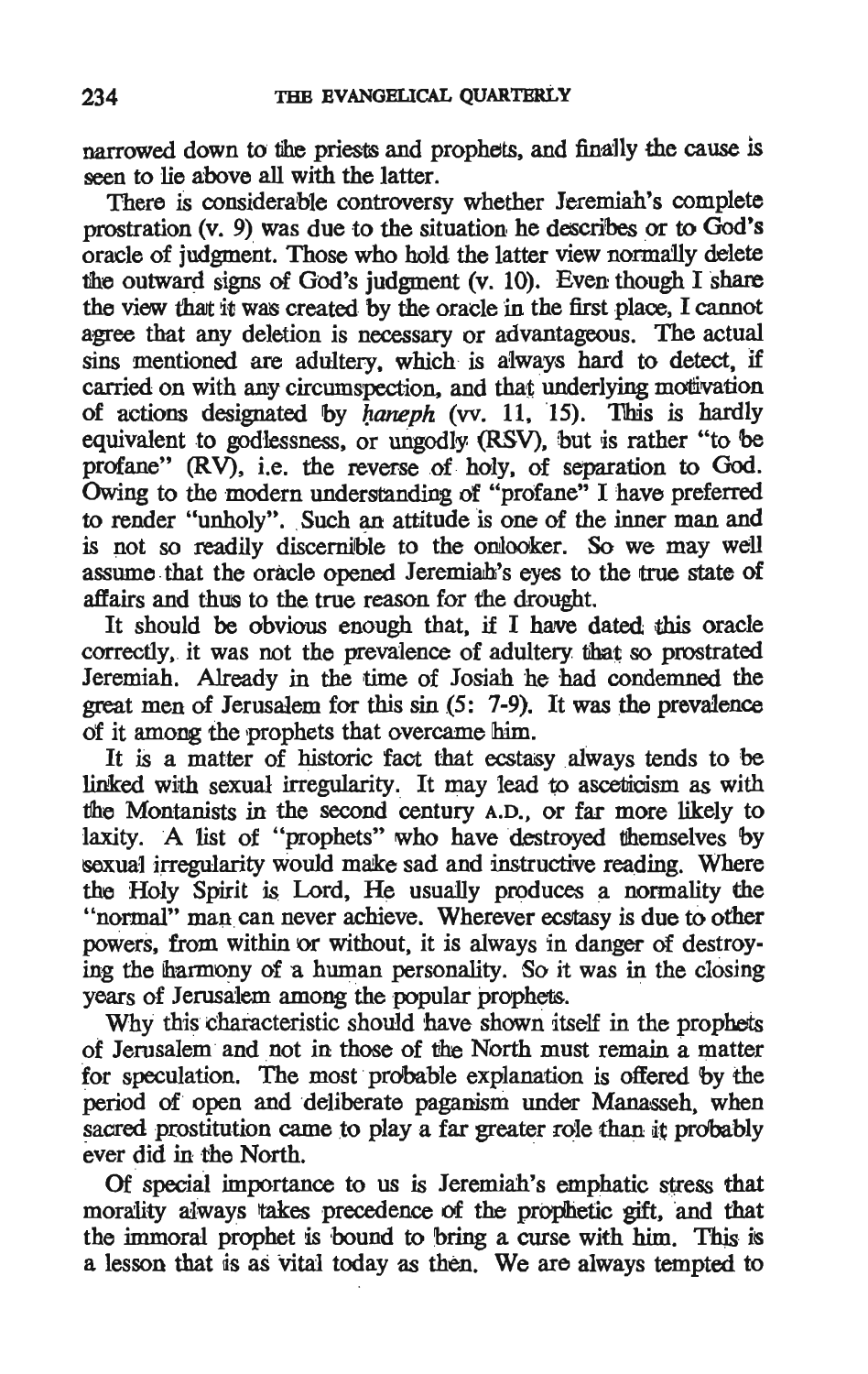evaluate those who claim to represent God by their learning, their activities or their eloquence. However important and valuable these things may be, they will bring only a curse to the Church, if they are accompanied by lack of holiness and love. In other words, a corroboration of the validity of the prophetic message should always be sought in the life of the prophet. The operation of the Holy Spirit does not co-exist with unholy living.

THE SELF-CONSISTENCY OF THE DIVINE MESSAGE (23: 16-22)

Man is always more ready to threaten than to carry out his threats, and so he always hopes that the same may be true of God. In the Christian Church we have always been plagued by those that have taught that the warnings of the New Testament, to say nothing of the Old, need not be taken too seriously. In Israel this same tendency expressed itself through the popular prophets, who did not hesitate to deny God's warnings by countering them with their messages of well~being (shalom).

- (16) "Thus says the LORD of hosts, 'Do not listen to the words of the prophets who are prophesying to you, filling you with false hopes. A vision from their own mind they speak, not from the mouth of the LORD.
- $(17)$  They keep on saying to those that despise the word of the Loro, It shall be well with you; and to everyone who walks in the stubbornness of his own heart they say, No evil shall come upon you.
- $(18)$  For who of them has stood in the council of the Lord to see and to hear His word? Who has been attentive to His word and heard it?
- $(19)$  Behold the tempest of the LORD, wrath,<sup>8</sup> has broken loose, and a whirling tempest will whirl about the head of the wicked. .
	- (20) The anger of the LORD will not turn back before He has done and carried out the intents of His mind. After the present period<sup>9</sup> you will understand it clearly.
	- (21) I did not send the prophets but *they* ran;

<sup>8</sup> BH<sup>3</sup>, Rudolph and Weiser all omit as a gloss influenced by v. 20. If so, its repetition in 30: 23, 24 shows it must be very early.<br><sup>9</sup> "In the latter days" (RSV) can be justified only on the supposition that

the passage is eschatological, which it is not, though it could be in  $30$ : 23 f. For my interpretation cf. Kosmala, *Annual of the Swedish Theo*logical Institute, Vol. II, pp. 27-37.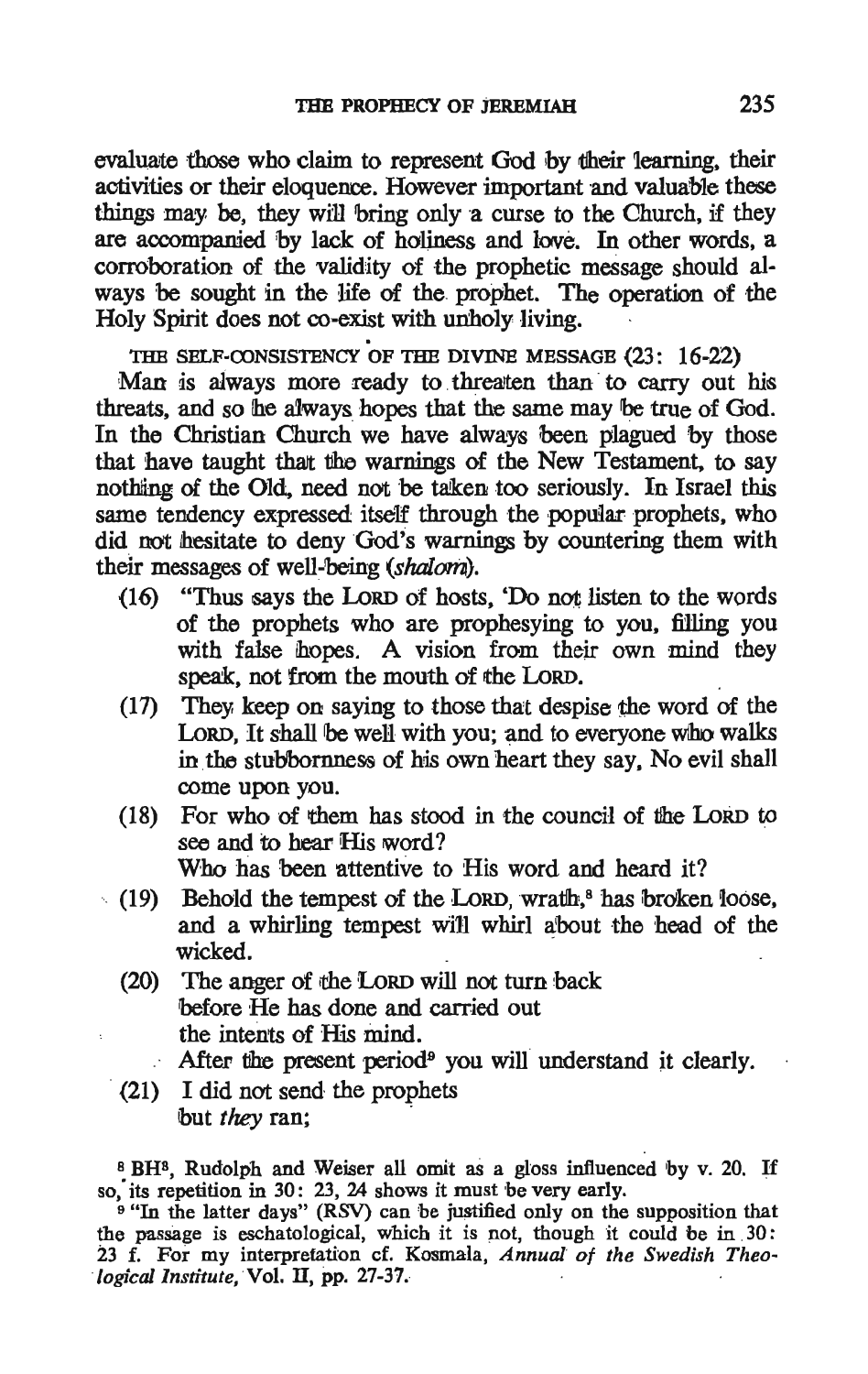I did not speak to them but *they* prophesied.

(22J ' Had they stood in My council, they had proclaimed My words to My people and had turned them from their evil way and from the evil of their doings.'"

The concept of the prophets standing in the privy council (sod) of God, when the King of kings unfolded His plans to His servants the angels and to His servants the prophets as well, was of hoary antiquity by the time of Jeremiah. It was taken for granted not merely by Amos-"Surely the Lord GoD does nothing without revealing His secret council *(sod)* to his servants the prophets"  $(3: 7)$ —but also by Micaiah ben Imlah, when he faced Ahab's four hundred prophets  $(1 \text{ Ki. } 22: 19-23)$ .

To prophesy welfare (shalom) to those that despised God's words was equivalent to claiming that God had changed His standards and purposes. At the best of times such a claim would need strong proof to substantiate it. To do it when the whirlwind of destruction and judgment was blowing can at the best only be called spiritual obtuseness.

We, with our knowledge of the true state of affairs in the "Fertile" Crescent", realize easily enough that Josiah's renewed and enlarged kingdom was, by its very nature, ephemeral, even as the later Hashmonean kingdom, though somewhat longer lived, was bound to be. A few of the more spiritual of the time may have known from the memory of Isaiah's message that there was no real hope of political independence for Judah. A few may have taken Jeremiah's warning of imminent judgment seriously. But for the ordinary man the fatal field of Megiddo was an impossible and incred:ible event. Only the greatest spiritual obstinacy could make it possible for the popular prophet to refuse to realize that he had been living in a fool's paradise. He should have seen that God's judgment storm was threatening to remove every landmark and to fulfil the warnings not only of Jeremiah but also of an earlier generation of prophets. As Jeremiah makes clear (v. 20), this was no eschatologica1, far-off judgment; many of his hearers would experience it for themselves.

The prophet was above ali God's representative, God's spokesman. As such he was bound to recall the people at the very least to the standards of the Book of the Law, which formed the basis for Josiah's reformation. There was no question of a clash of opinion about God's moral demands, of differing standards between Jeremiah and 1fhe others-Jeremiah does not attack them for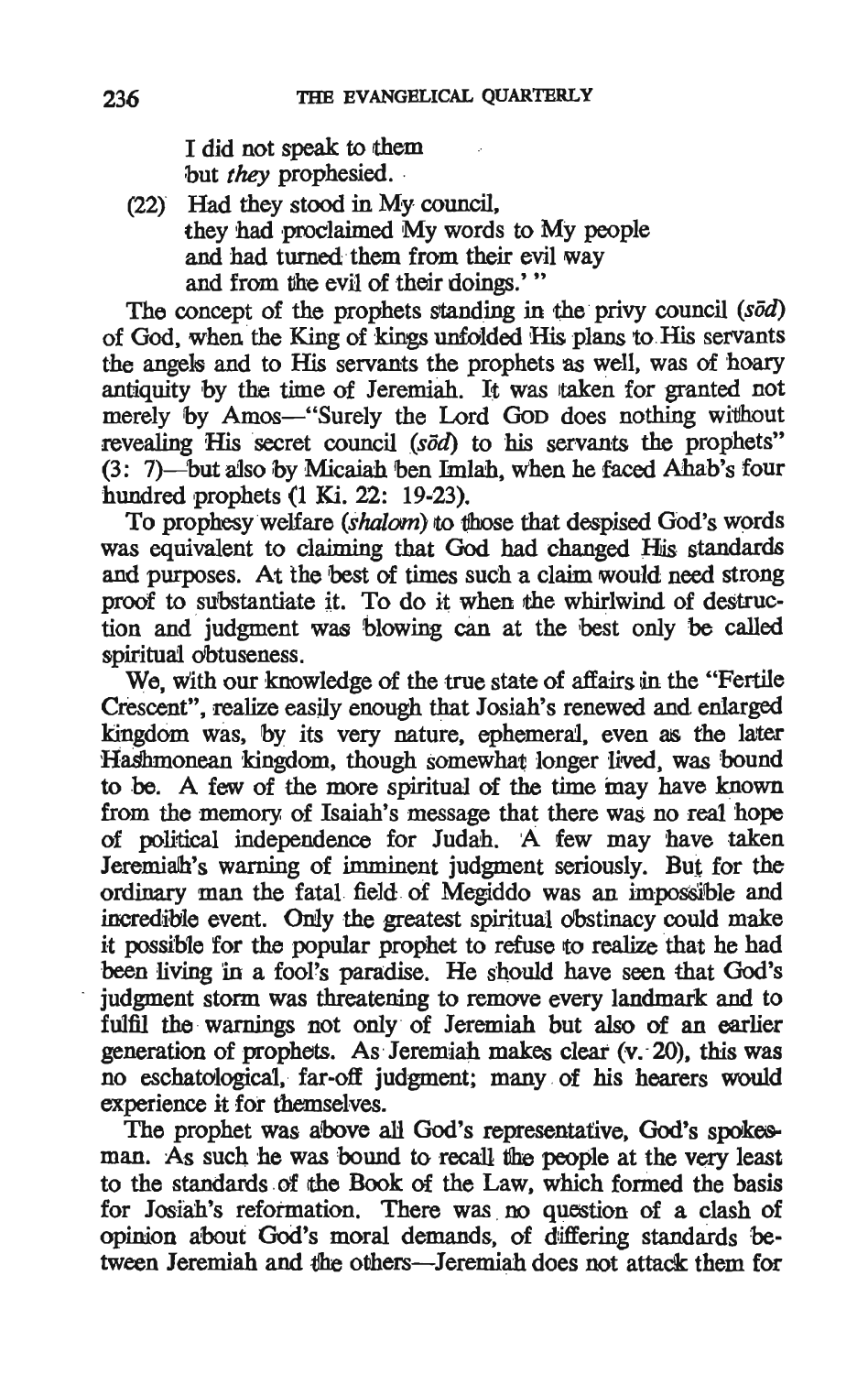a purely external understanding of the law, but for a failure to take it seriously at all. One did not have to be a prophet to know God's will, and the self-professed prophets did not even reach the level of the Book of the Law. .

We can hardly understand v. 22 to mean that had the popular prophets of Jeremiah's own time been God-called prophets. truly carrying out the prophet's task, the people would have inevitably come to true repentance. .It is rather a statement of what they would have tried to do. It is probably also his condemnation of the popular prophets as a historical movement. They had always been opposed to God's prophets and so guaranteed that their efforts to bring Judah to repentance would fail. The Christian preacher who is faithful to God's revelation very soon discovers that his main difficulty is not the sinfulness and obtuseness of his hearers' hearts, but the opposition, often well meant, from other pulpits, where it is made clear why the Bible does not mean what it seems to.

THE MESSAGE IS WORTHY OF ITS THEME (23: 23-32)

It is not easy to decide whether the opening oracle of this section belonged in its first use to it, but certainly in its present setting it takes on a Clear and permanent meaning.

- $(23)$  "'Am I a God from near at hand'-oracle of the LORD-'and not a God from far off?
- (24) Or can anyone hide himself in secret places. so that I shall not see him?'-oracle of the LORD. 'Is it not I who fill

heaven and earth?'—oracle of the LORD."

This emphatic oracle is not primanily a declaration of the transcendence of God as against His immanence. It is certainly not a suggestion that He cannot draw near His creation and people. It is a denial of two.of the deeper spiritual fallacies the prophet in Israel Was particularly prone to.

The popular prophets, by their "Baalization" of Yahweh, had made Him small enough and earthly enough for them to think that they Could comprehend His nature and will without explicit prophetic revelation. Perhaps indeed. they had once had a true prophetic word, which later they could appeal to and build on. So they had become as ready to say, "Thus saith the LORD", as a certain type of modern preacher is to begin his sermon with "The message which the Lord has given me for you. . . ." It is always a danger to think that human wisdom, logic and a knowledge of Scripture are sufficient for our comprehension of God.

Then there will always have been prophets prepared to play with fire, to run, as they thought it, minor risks by compromise and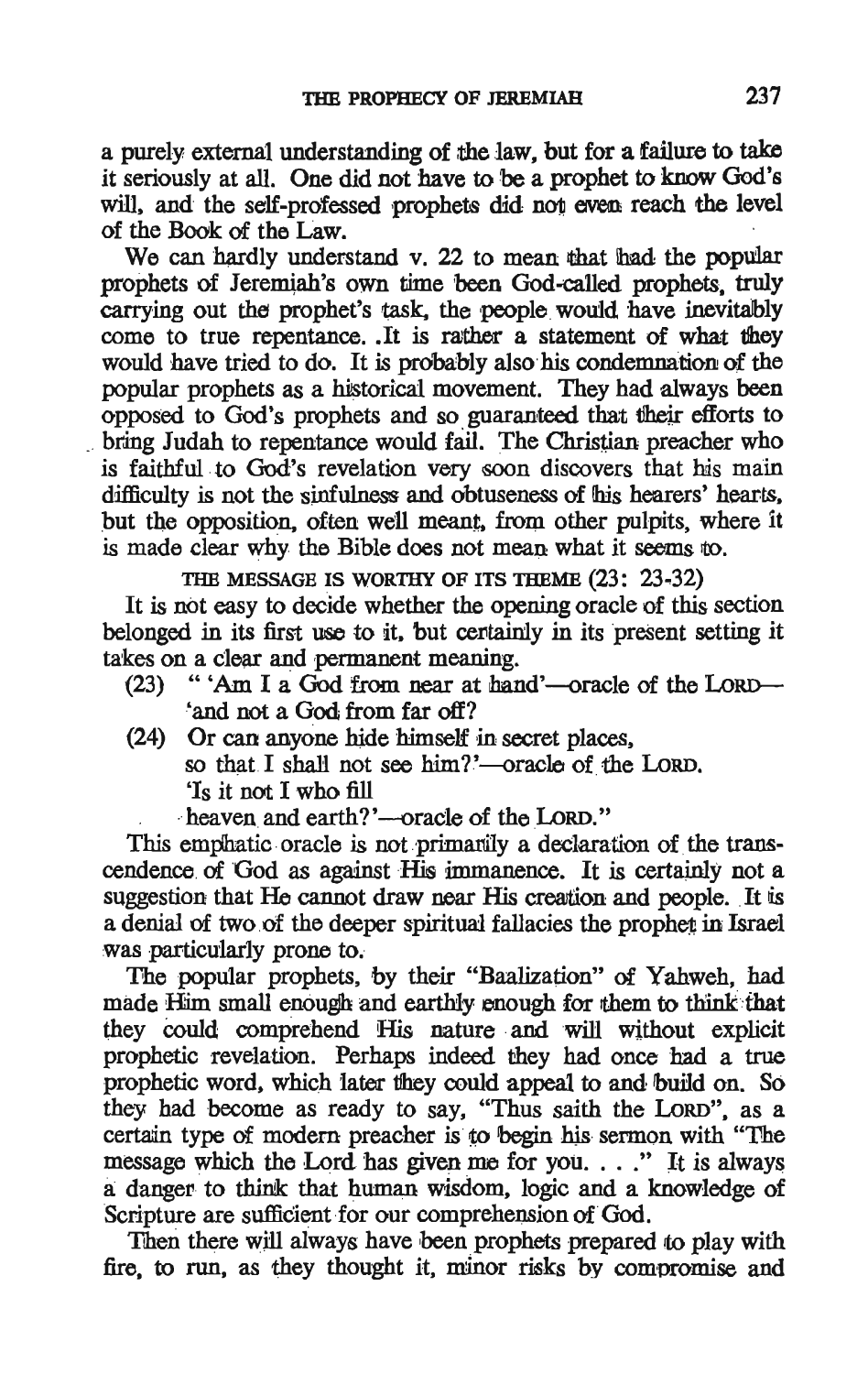"marginal" distortions of the divine message. It is an abiding fallacy of the religious mind that there are marginal areas into which God does not---we will not say cannot----intrude, so that we may allow ourselves certain liberties, which He will not call into question. The temptation for the prophet, though very different in its expression, may be illustrated by a sennon preached by a friend of mine many years ago. His text may be found in the AV, but is omitted in the RV and all modern translations. To the charge that he had preached on a text he did not consider to be part of the Bible he answered, "But I needed it for my-tbeme!"

Jeremiah then lists some of the practices to which God objected.

- (25) ." 'I have heard what the prophets say who prophesy lies in My name, I have dreamt, I have dreamt, I have dreamt<sup>10</sup>
- (26) Am I in the hearts of the prophets who prophesy lies<sup>11</sup> and who prophesy the deceit of their own hearts.
- $(27)$  who try to make My people forget My name by their Ireams, which they tell one another, even as their fathers forgot My name for Baal ?
- (28) Let the prophet who has a dream tell his dream, but let him who has My word tell My word faithfully. What has the threshed straw to do with the wheat?'oracle of the LoRD. .
- (29) 'Is not My word like fire?'—oracle of the LORD--'and like a sledge-hammer which can shatter the rock?
- (30) Therefore, behold I am against the prophets'-oracle of the LORD-'who steal My words one from another.
- (31) Behold I am against the prophets'-oracle of the LORD--'who use their tongues and oracularly say "an oracle".
- (32) Behold I am against those that prophesy lying dreams'oracle of the LoRD-'and tell them and lead My people astray by their lies and boastings—but I did not send them nor command them; they are absolutely of no value to this people'--oracle of the LORD."

The Old Testament is not merely a record of God's revelation but also of His condescension. It contains not a few commandments

10 Following the emendation of Duhm, and so G. A Smith and Rudolph for "How long" (v. 26). If it is not accepted, Weiser is probably correct in linking "How long" with v.  $25$ , i.e., the prophet was claiming that he had had to wait a long time for his dream. The reaction to Jeremiah's ten day wait in 42: 7 for the divine word hardly bears out the suggestion.

 $11$  So Volz and Weiser. Rudolph "Is My name in the hearts..." is essentially the same.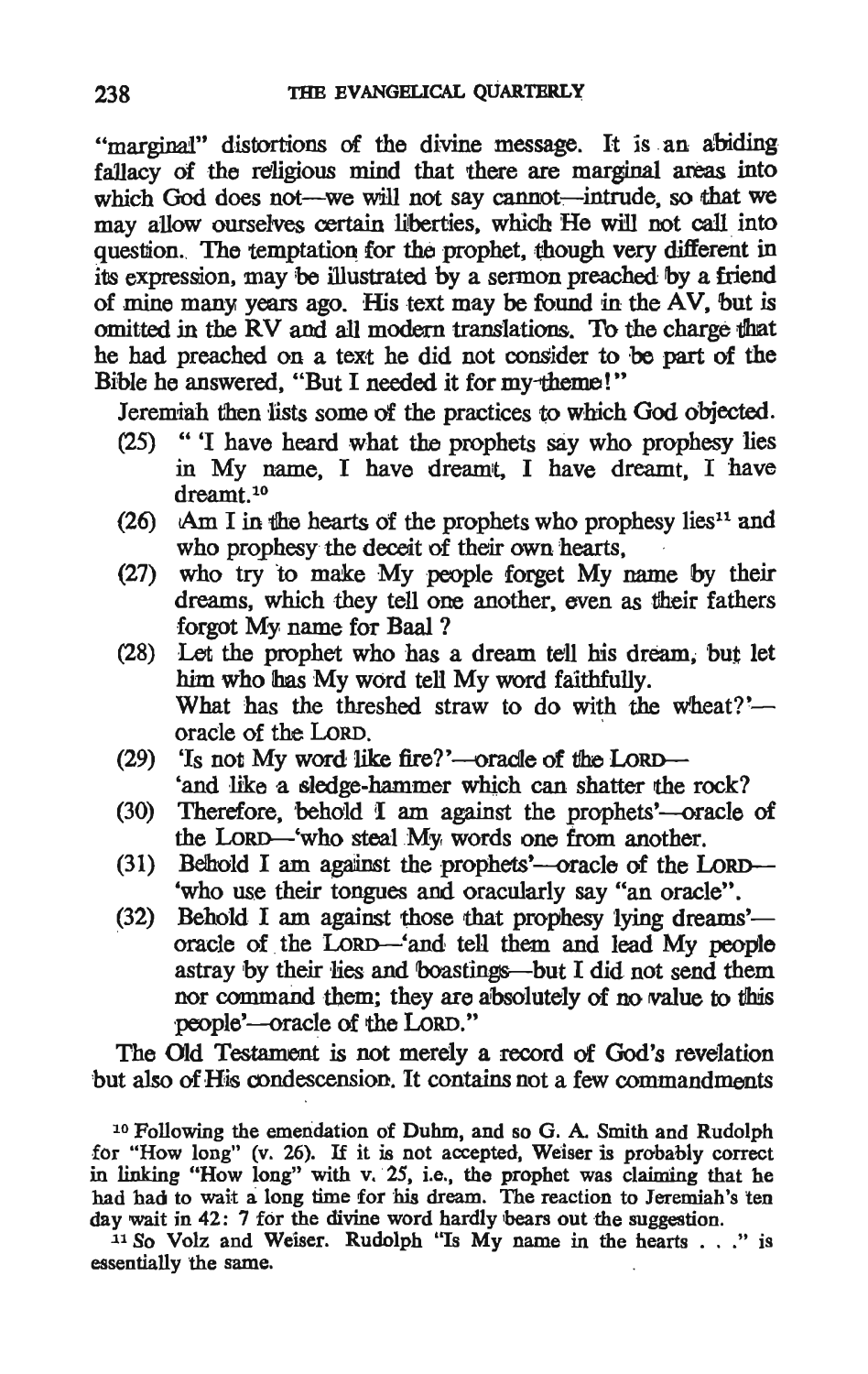intended to meet the needs and culture of the time that received them. Even by the time of Christ some laws and customs had either virtually dropped out of use or were being reinterpreted for ohanging circumstanoes.

So too it was with the prophet. In the wilderness God could say:

If there is a prophet among you,

I will make Myself known to him in a vision.

I will speak with him in a dream (Num.  $12: 6$ ).

The vision remained to the end an outstanding and possibly the main channel of God's communication with the prophet. but the dream gradually died out. The majn difference between them seems to be that in the vision the prophet was active, in the dream passive. The uncontrollability and unpredictability of his dreams makes primitive man regard them with awe. Wiith growing sophistication he discovers that they are in measure controllable, as the psychiatrist has discovered to his cost. By the time of Jeremiah the popular prophets will have known full well that they could normally produce the type of dream the situation seemed to need, though some seem not to have been averse to inventing dreams where necessary  $(v. 32)$ . The attack is not on the "prophetic" dream as such, but on its recitation as being intrinsically more than . a dream.

, A comparable modern equivalent is speaking in tongues. No a *priori* reason can be advanced why *glossolalla* should not have a part to play in the Church today. Few. however. who have studied the modern phenomena of tongues. doubt that often they are attributable to the individual's own psychic powers, and occasionally to outside influences that are not of God. If they are used in conformity witlh Scripture. there is no reason why we should object to the use of tongues, but we must protest against any assumption that they are necessarily of the Holy Spirit. The test of both the "prophetic" dream and of *glossolalia* is not the phenomenon, but its spiritual content and relevance.

The name of God, which the people were in danger of forgetting (v. 27), was His character. It was rare. very rare, for the canonical prophet to indicate how he had received the divine message, unless indeed he was vindicating his call to be a prophet. It was the message and not the mechanics that mattered. The popular prophets, by drawing attention to themselves, obscured the one they claimed to represent.

For the growth of the wheat the straw is essential, but once the harvest has come, and the wheat is gathered and threshed, the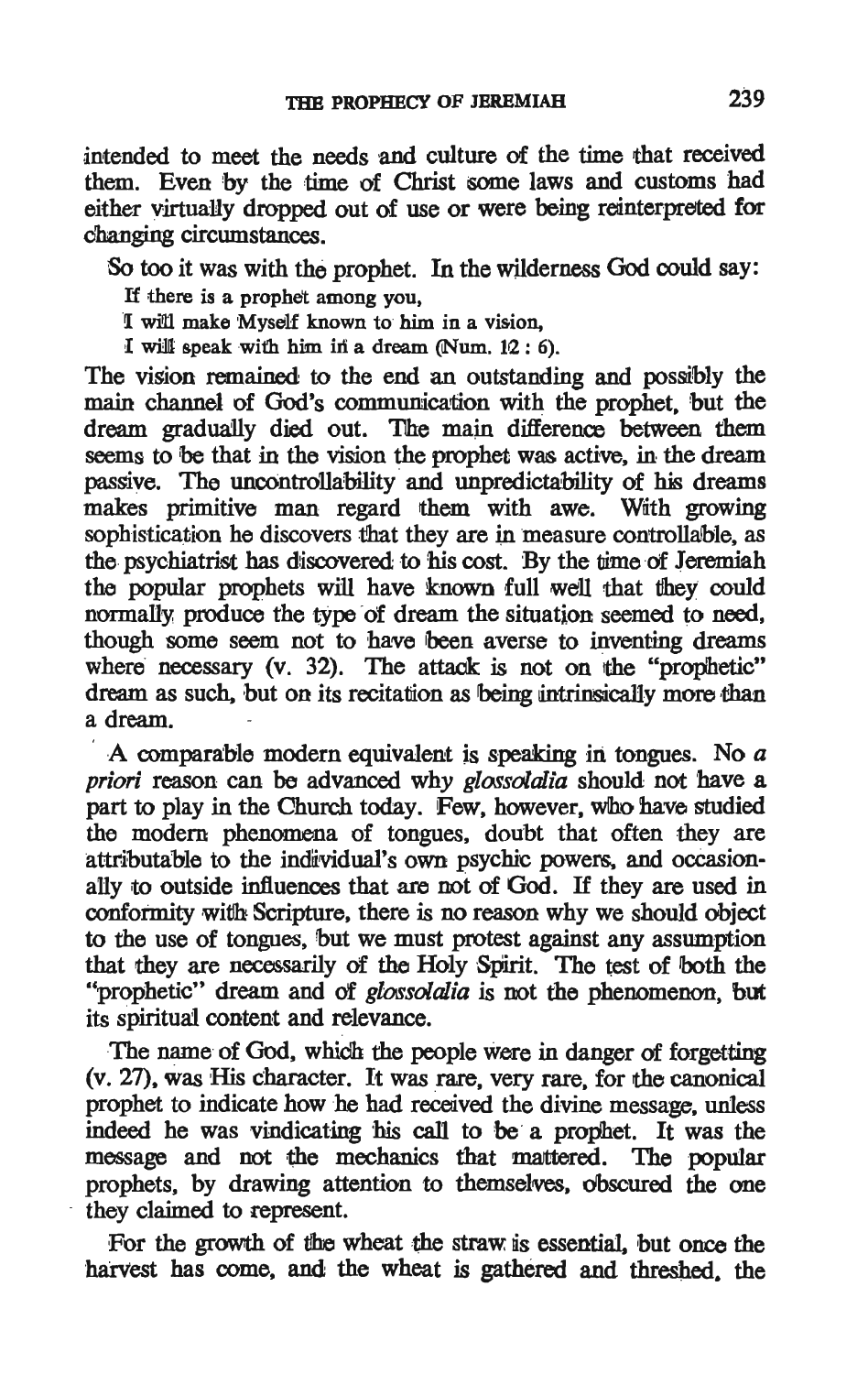straw,<sup>12</sup> though it may become cattle fodder, has no place amid the wheat. Even so the prophetic dream served its purpose and then had to go the way of the Ark  $(3: 16 f.)$  and of all else used by God once their purpose was accomplished.

God's word is the sledge-hammer to break in pieces the stoniest hearts of men. How it is wielded and not how it was fashioned is what matters. Indeed, an undue preoccupation with the latter may mean that it is not wielded at all. The Bible is never averse to the judging of whether it is God's hammer we are wielding by the effects we are able to produce by it.

There is no intrinsic wrong in preaching another man's sermon or repeating his prophecy. It becomes evil, when one does not acknowledge the authorship and claims that it has been given one by God.

It is an old joke that the preacher wrote in the margin of his sermon-notes, "Argument weak—thump pulpit and shout." From the time of Paul on the Christian preacher has repeatedly tried to pass off his own ideas as God's word by the use of oratorical artifice and the skills of the rhetorician. So it seems to have been with the popular prophets in Jeremiah's day. If I have rightly understood v. 31, there had grown up a recognized tone of voice or manner of speaking to be used in the pronouncing of an oracle. Probably the habit began with the priests, but the prophets will housily the must explain with the press, but the propriets will are been glad to do this outward authentication

The attack on the popular prophets ends with a bitter comparison with the idols of the people. When he says of them in v. *32 ve-ho'el 10' ydlu,* they are absolutely of novalue, or profit, we are reminded of the similar statement in 2: 8, where the same word is used for the false gods.

THE DESPISING OF PROPHECY (23: 33-40).

Behaviour such as theirs was bound to bring all prophecy into disrepute, and the concluding section of the chapter brings this out clearly. The Heb: nasa' means 'to lift up'. From this is derived massa', which means 'that which is lifted up'. Normally this was used with the meaning of burden, but in the prophets it is also found in the sense of lifting up the voice in oracular utterance: It is so found seventeen times, but the RSV has translated correctly, as against AV, RV (text), "oracle" in each case.

The ambiguity in *massa'* gave the godless men of Jeremiah's

<sup>12</sup> Teben is the chopped straw left after the threshing sledge has been driven over the sheaves; it was used for cattle fodder.